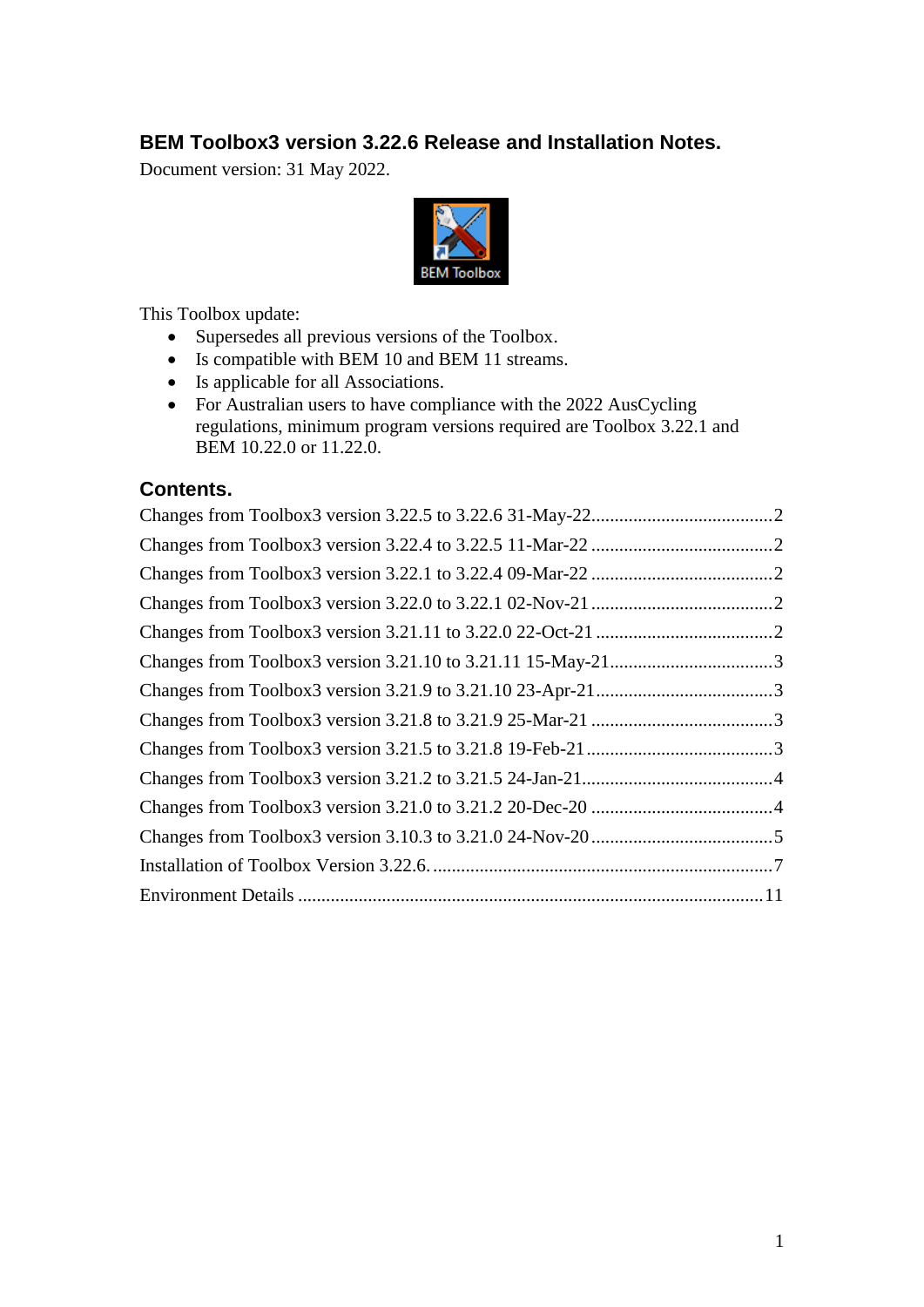## <span id="page-1-0"></span>**Changes from Toolbox3 version 3.22.5 to 3.22.6**

31-May-22

• The Toolbox 3.22.6 update supports the new CompetitionID field added to Json reports in BEM 11.22.2 for the scoreboard API interface The CompetitionID field can be edited when creating new events or editing existing events via the Event Details user form.

| <b>Event Details</b>                                                                                                                                                                                        |                                                                                                                                                                       |                                                         | $\times$                                                                      |
|-------------------------------------------------------------------------------------------------------------------------------------------------------------------------------------------------------------|-----------------------------------------------------------------------------------------------------------------------------------------------------------------------|---------------------------------------------------------|-------------------------------------------------------------------------------|
| <b>Event Name</b><br>Renlace this with the Event Name                                                                                                                                                       | <b>Event Location</b>                                                                                                                                                 |                                                         | OK                                                                            |
|                                                                                                                                                                                                             | Competition ID (for JSON API)                                                                                                                                         |                                                         |                                                                               |
| <b>Event Sponsor</b>                                                                                                                                                                                        |                                                                                                                                                                       | Event or Sponsor related website to appear on reports   |                                                                               |
|                                                                                                                                                                                                             | Actual web page link. E.g. www.something.com                                                                                                                          | Link Text. E.g. Actual link or Click here for web page. |                                                                               |
| Date for Licence Expiry Check                                                                                                                                                                               |                                                                                                                                                                       |                                                         |                                                                               |
| $2021 -$<br>Aug $\vert \mathbf{v} \vert$<br>$\mathbf{2}$<br>$\vert \mathbf{v} \vert$                                                                                                                        | AusCycling Class of Event & Location<br>$222 -$<br>None<br>$\mathbf{r}$                                                                                               | <b>UCI Competition Code</b>                             | For UCI Ranking Events, enter the UCI<br>assigned Competition Code            |
| Date for Age Determination                                                                                                                                                                                  |                                                                                                                                                                       |                                                         |                                                                               |
| $Dec$ $\rightarrow$<br>$2021 -$<br>$31 -$                                                                                                                                                                   |                                                                                                                                                                       | <b>Print Paper Size</b>                                 |                                                                               |
| Motos before Final<br>Number of Starting Lanes                                                                                                                                                              |                                                                                                                                                                       | A4 (210 mm x 297 mm)                                    | ۰                                                                             |
| $8 - $<br>$3 -$                                                                                                                                                                                             |                                                                                                                                                                       | Valid Licence Types                                     |                                                                               |
| Minimum Riders for B (Consolation) Final<br>Minimum in class for B (consolation) final for Class Code of<br>11<br>EXPTCONS and EXPTCONS-F or Finals Code A-B                                                |                                                                                                                                                                       | O.S                                                     | Licence types separated by comma(s)<br>E.g., O.S Leave blank for no checking. |
|                                                                                                                                                                                                             | Class Code INV and INV-F                                                                                                                                              |                                                         | <b>Event Mode</b>                                                             |
| Minimum Riders for Invitation Finals<br>Minimum in class for B.C etc (Invitation)                                                                                                                           | C Final<br>Minimum Riders for C.                                                                                                                                      | Number of Finals<br>Maximum Number of                   | C BMX / Pump Track / 4x                                                       |
| 9<br>final(s) for Class Code of INV and INV-F                                                                                                                                                               | 9<br>99<br>Final                                                                                                                                                      | Finals                                                  | C MTB Enduro (Gravity Enduro)                                                 |
| Minimum Riders for One Gate Final<br>Minimum in class for Final for Class Codes allowing for a Final<br>$\ddot{ }$<br>with a single gate (heat). E.g. UCI-F, EXPT-F.<br>Enter 3 to number of starting lanes |                                                                                                                                                                       |                                                         |                                                                               |
| Number of Time Trials<br>12<br>$1 -$                                                                                                                                                                        | Minimum Riders for Time Trial Super Final<br>Minimum in class for Time Trial Super Final for UCI "-SF" Class Codes.<br>Set to 12 for UCI Rules, Values 5-12 accepted. |                                                         |                                                                               |

## <span id="page-1-1"></span>**Changes from Toolbox3 version 3.22.4 to 3.22.5**

11-Mar-22

• This is an important maintenance release correcting a fault inadvertently introduced with version 3.22.4 that occurs when creating a new event file using a reference event.

## <span id="page-1-2"></span>**Changes from Toolbox3 version 3.22.1 to 3.22.4**

09-Mar-22

- Updated the import for Red Bull on-line entries for their new 2022 entry format.
- Added new Class Code MTB-XCE and Score Code XCE to support the Mountain Bike Cross Country Eliminator race format added to BEM series 11.
- Added new Class Codes of PT-OS-32 and PAT-OS-16 to support the Pump Track Open Session changes added to BEM series 11.

### <span id="page-1-3"></span>**Changes from Toolbox3 version 3.22.0 to 3.22.1**

02-Nov-21

- Correction to the Event Details screen when creating a new event or editing an existing event, the Event Mode may not show either the "BMX / Pump Track / 4x" or "MTB Enduro" options selected.
- Update for compliance with the 2022 AusCycling BMX rule changes associated with Event Sanctioning levels.

## <span id="page-1-4"></span>**Changes from Toolbox3 version 3.21.11 to 3.22.0**

22-Oct-21

• Updated World Cup Class Code description for the UCI 2022 rule changes.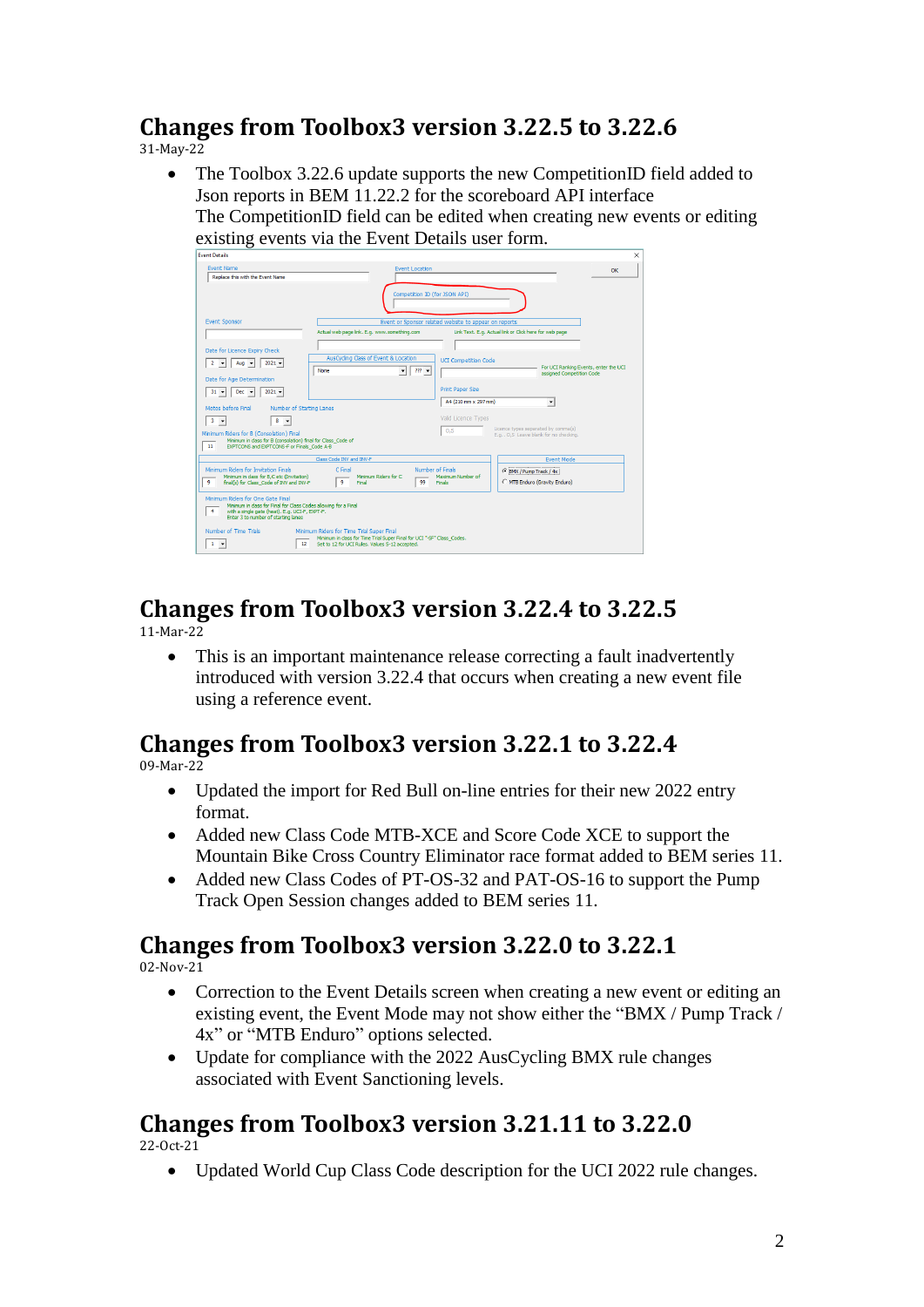- Added note to Enduro and Pump Track Class Code descriptions that to run these events require BEM version 11.
- Updated event template when creating new events adding requirements to cater for MTB Enduro / Gravity Enduro competitions provided in the BEM version 11 stream.
- Updated the rider list database in preparation for the introduction the AusCycling Advanced Rider classification.
- Updated the processing for the moving target that is Red Bull Pump Track race entry format.
- Correction to a fault with operator selections when checking UCI IDs in an event file against the UCI database.

# <span id="page-2-0"></span>**Changes from Toolbox3 version 3.21.10 to 3.21.11**

15-May-21

- Updates the processing for Red Bull online entries to match their revised Xivado entry export format.
- Corrects a fault when processing online entries when the "always substitute" option was selected for a non-matching Club where the first processed entry for the substitute was not updated.
- For Australia, removed the OSM online entry option and added Red Bull online entries as a source type selection.

## <span id="page-2-1"></span>**Changes from Toolbox3 version 3.21.9 to 3.21.10**

23-Apr-21

The update to 3.21.10 corrects a reporting error that can occur when processing online entries and the Club in the on-line entries doesn't match any Club in the event.

## <span id="page-2-2"></span>**Changes from Toolbox3 version 3.21.8 to 3.21.9**

25-Mar-21

The update to 3.21.9 corrects two long standing but only recently discovered issues:

- When creating a new .bem event file and the reference event is set for 2 Time Trial runs, the new event will be incorrectly set for 1 Time Trial run.
- When creating a new .bem event file without using a reference event, an error can occur when adding the first new Club to the template.

## <span id="page-2-3"></span>**Changes from Toolbox3 version 3.21.5 to 3.21.8**

19-Feb-21

- For Australian users:
	- o Conformance with the heading format change made by AusCycling to their TidyHQ Club Membership export.

As such Toolbox version 3.21.8 becomes the minimum requirement to import AusCycling memberships details from TidyHQ into a BEM Rider List using the procedure in the AusCycling document "BMX Clubs using BEM"

o Update when refreshing an OSM based BEM Rider List with a TidyHQ export so that: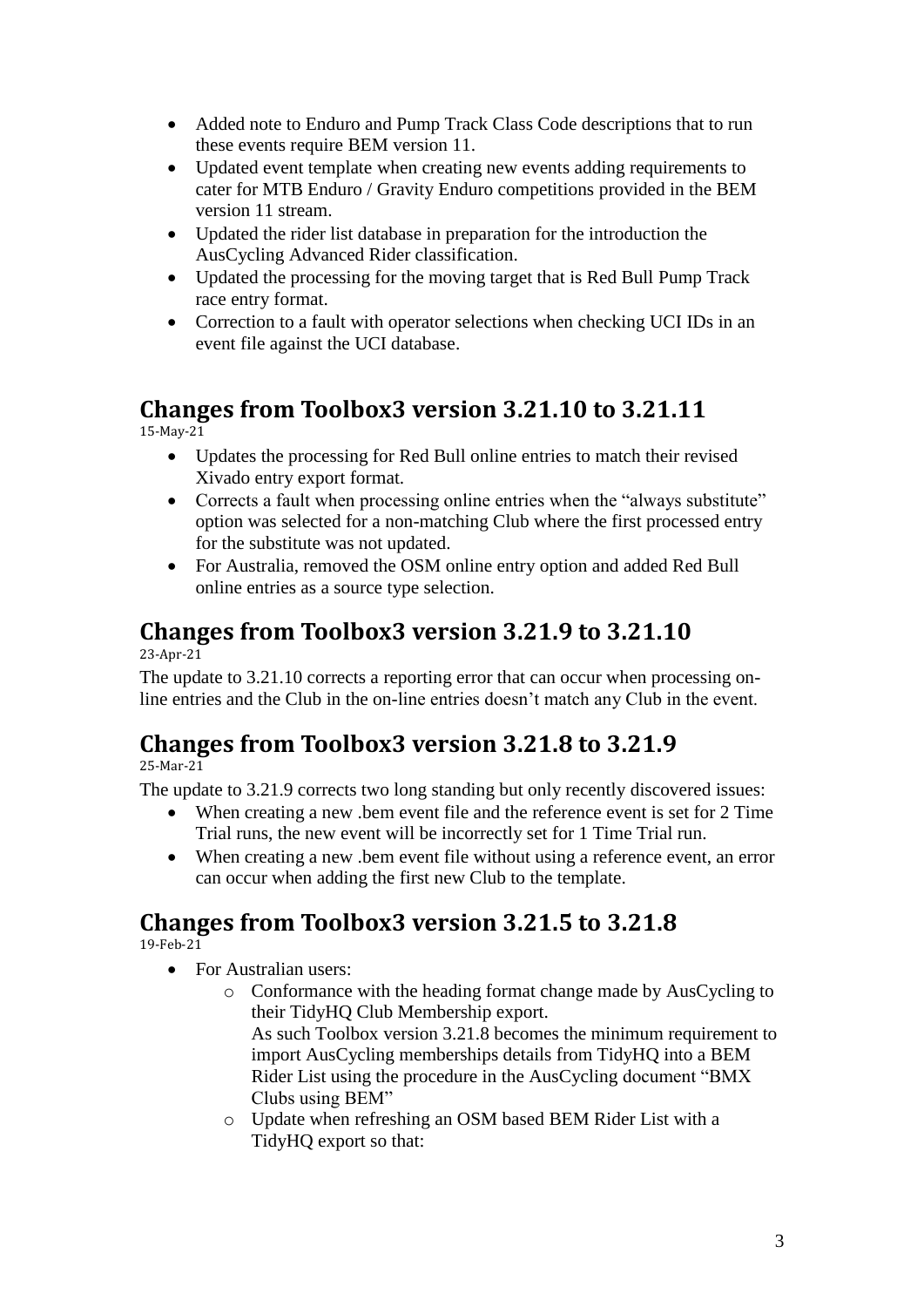- The membership number is always updated from the BMXA number to the AusCycling number irrespective of the expiry date.
- **IMPROVED management of multiple records with the same** membership number in the TidyHQ export.

### <span id="page-3-0"></span>**Changes from Toolbox3 version 3.21.2 to 3.21.5**

24-Jan-21

• When adding entries to a .bem event from an on-line entry system export, adds a new operator prompt when a rider's Club in the on-line entry does not exist in the event file.

For this scenario the operator can choose to ignore, select another club that does exist in the event or add the missing club to the event.

The following changes are applicable when Australia selected as the Association.

- Allows an EntryBoss online entry file to be used to refresh an existing Rider List file. I.e. update an OSM Rider List for members who have renewed with their new AusCycling membership number, renewal date and membership level.
- Adds missing BMXA "International Rider" and the EntryBoss generic "Race" membership levels to the event eligibility checking against the event sanctioning level.
- Corrects the operator warning when an AusCycling membership level is not valid for the event as previously the wrong rider details could be shown.
- Corrects a processing error that can occur when checking transponder subscriptions when copying entries to a .bem event file.
- Corrects a processing error when checking UCI IDs when copying EntryBoss entries to a .bem event file.

## <span id="page-3-1"></span>**Changes from Toolbox3 version 3.21.0 to 3.21.2**

20-Dec-20

Note that all changes in this upgrade are applicable with Australia selected as the Association.

- Adds a new feature to enable import of online entries for AusCycling events using the EntryBoss system to either a BEM Event or Rider List file.
- Adds a new feature enabling import of Club level membership exports from the AusCycling TidyHQ database to create a new or refresh an existing BEM Rider List file.

This facility will allow Clubs to update their existing OSM based Rider List for their members who have renewed with AusCycling.

 Added additional transponder number format checking and auto correcting as a work around to offset the lack of any transponder number formatting rules in AusCycling's TidyHQ membership database.

E.g. In this example the transponder has the unwanted "(20 Inch) removed"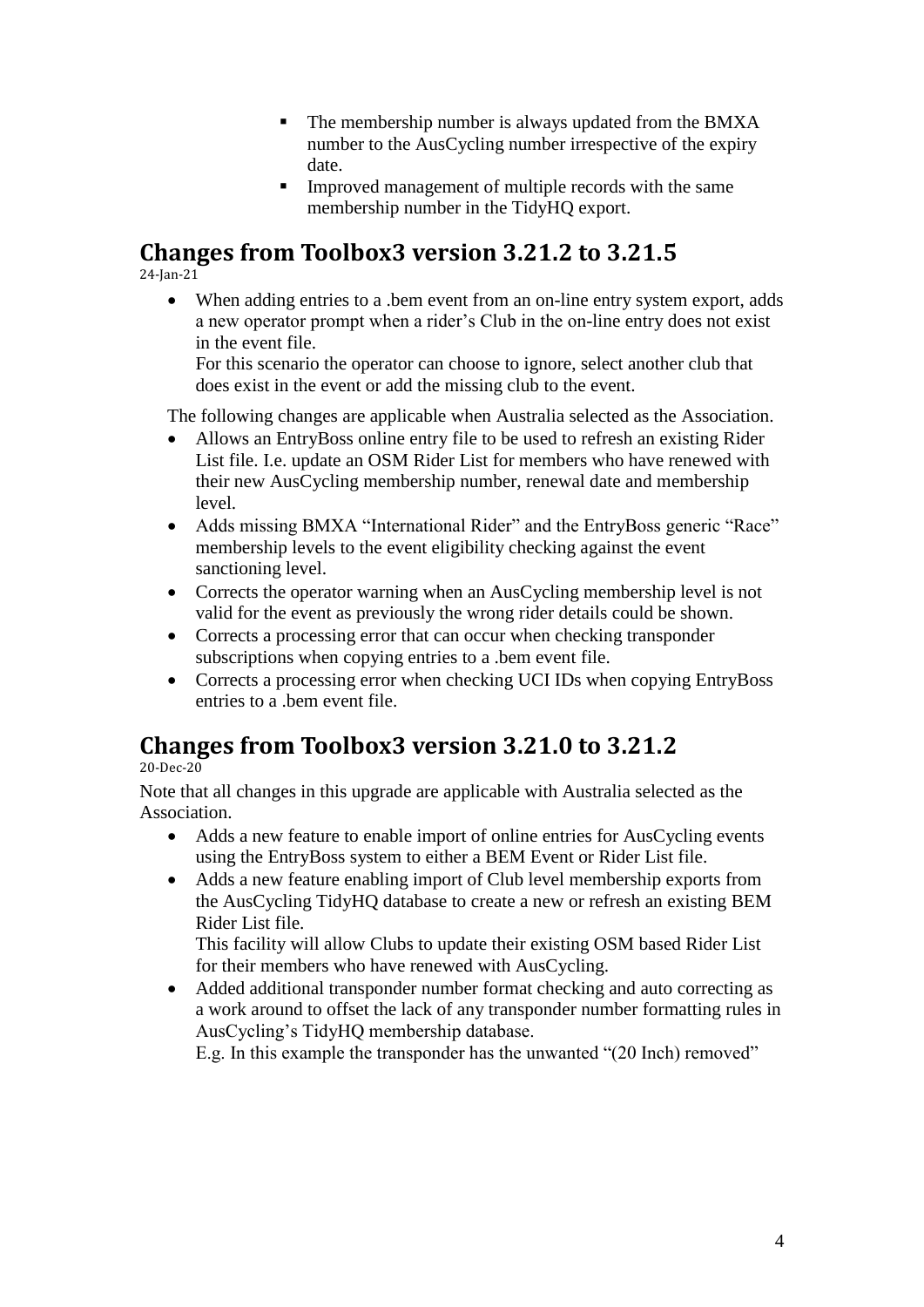

Where the auto-correction is not possible, the operator can enter the valid transponder number in the green box then click the corresponding "Use This" button.

 Expands on the Membership Level checking to include legacy Cycling Australia, BMXA and MTBA memberships.

## <span id="page-4-0"></span>**Changes from Toolbox3 version 3.10.3 to 3.21.0**

24-Nov-20

Note that Pump Track facilities require BEM 3.11.x versions for which an upgrade fee is applicable.

- For Australian users
	- o The Rider List file will be encrypted to comply with AusCycling security requirements.
	- o Membership type applicability to enter and event is now managed by selecting the relevant AusCycling Class of event (sanctioning) level in the Event Details form.
	- o Menu selections have been provided in anticipation of processing AusCycling membership database and AusCycling event exports however those export types are not available from AusCycling as of November 2020.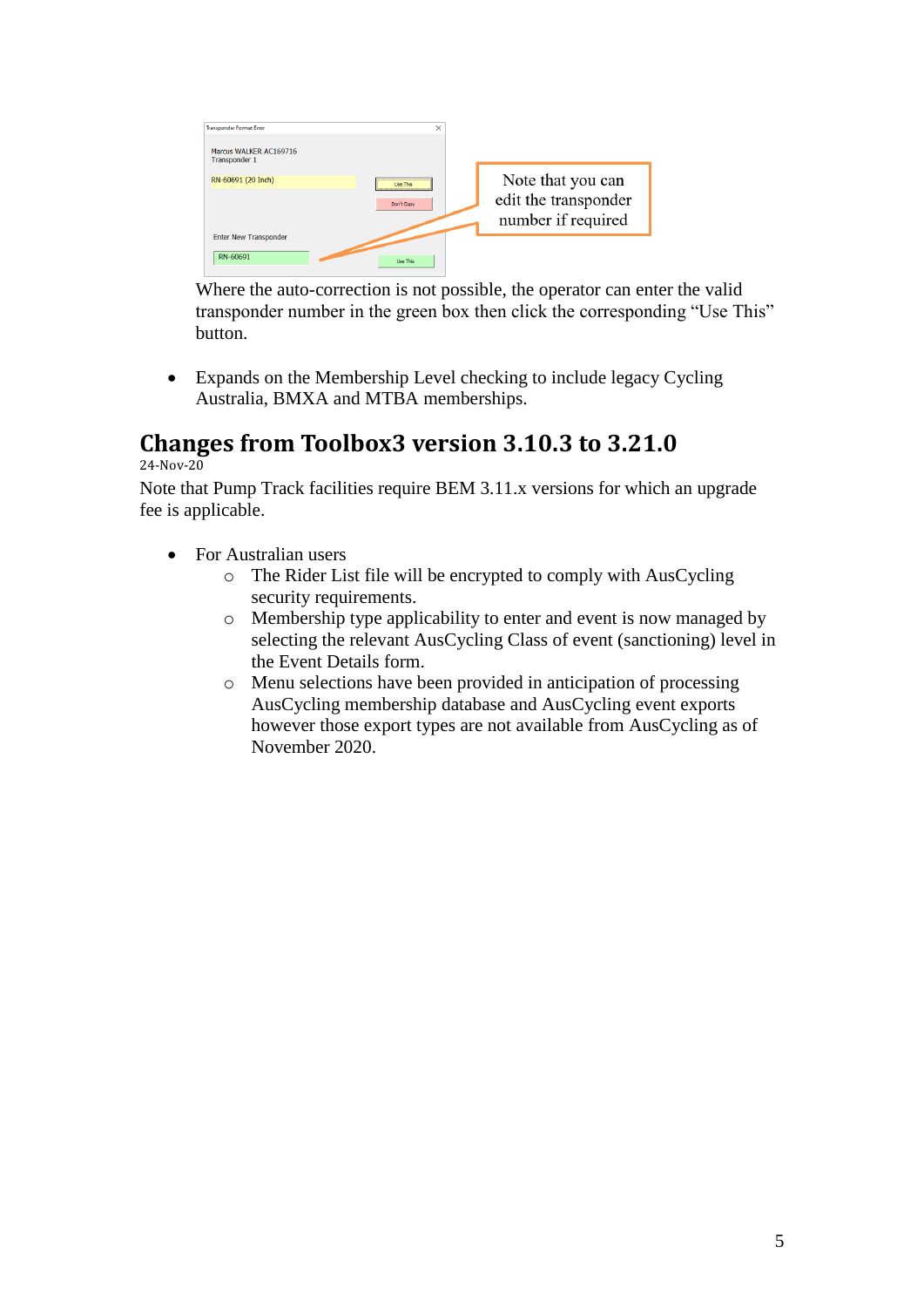• Updated the event template to version 47 to support new features allowing operators to add an Event Location and Event or Sponsor web link to be shown in html and selected print reports.



 A new facility is added to check and update rider's UCI IDs in either on-line entry files or a BEM event file via API access to the UCI database. Note that this check can also be performed when copying on-line entries into an event file.



- Added a new source type to process Red Bull Pump Track on-line entries.
- When refreshing an existing Rider List, individual details of new entries and renewed memberships are logged in the exception file.
- Added a new feature to update rankings in a .bem event file from a .bsr series file based on Class Type. First use for the new tie-break requirements introduced for the 2020 BMX Australia National Series.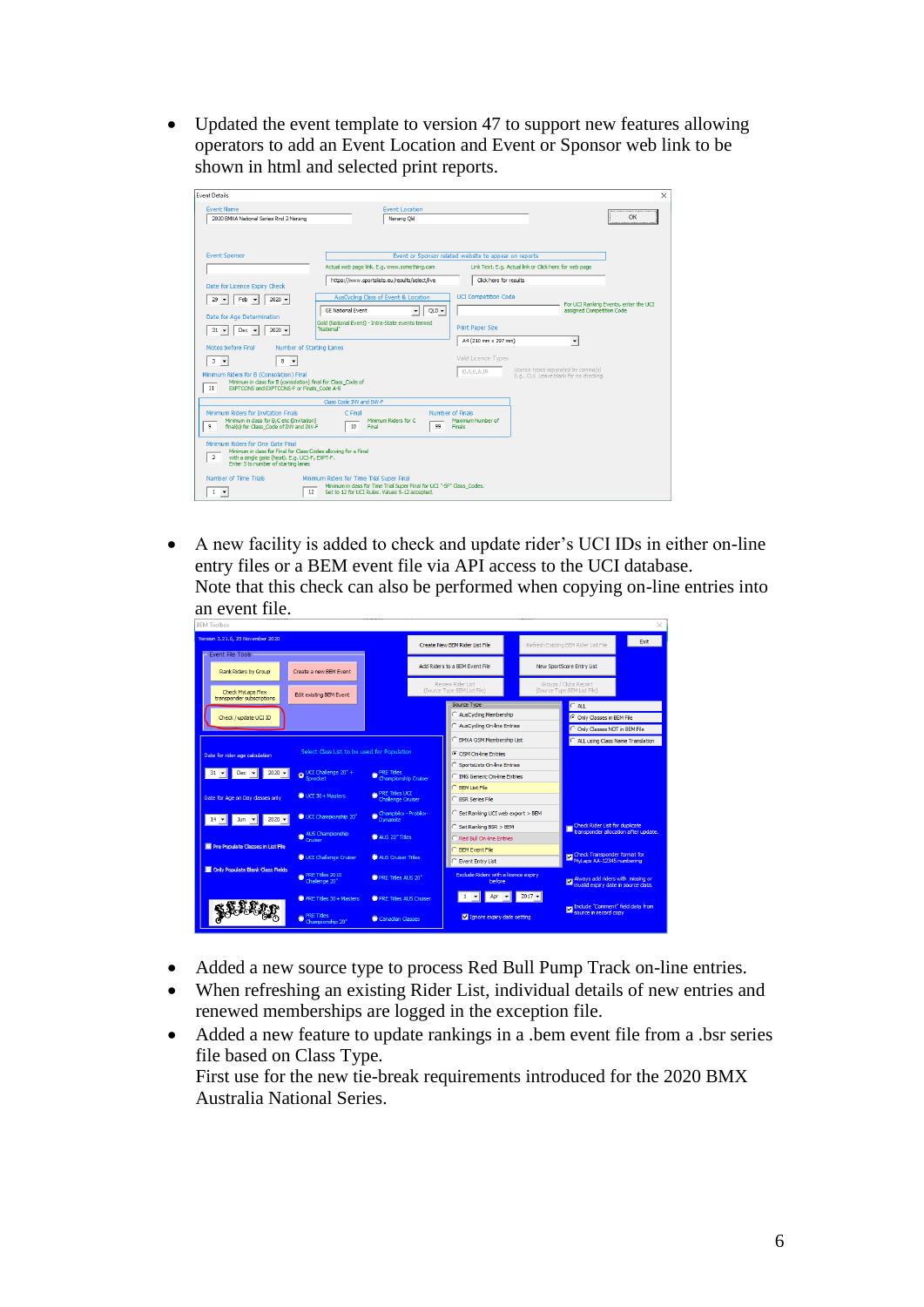### <span id="page-6-0"></span>**Installation of Toolbox Version 3.22.6.**

1. All instances of all versions of the BEM Toolbox must be MUST BE UNINSTALLED BEFORE INSTALLING this update. This includes limited distribution test versions

#### **DO NOT SKIP THIS STEP AS THE INTEGRITY OF THE UPGRADE WILL BE COMPRIMISED AND UNPREDICTABLE OPERATION GUARANTEED.**

**If you do not understand this requirement, please e-mail [lyndon.downing@bigpond.com](mailto:lyndon.downing@bigpond.com) or perhaps ask a teenager for assistance.**

Screen shots are taken from Windows 7 Pro and may vary depending on the version of windows installed.

Click Start, Control Panel, Programs and Features (Add and Remove Programs in Windows XP)

Note that details will differ depending on the Toolbox version currently installed. Le

| <b>Toolbox Version</b> | <b>Name</b>         | <b>Publisher</b>         |
|------------------------|---------------------|--------------------------|
| 3.2.x                  | <b>BEM Toolbox3</b> | <b>Bmx Event Manager</b> |
| 3.3.x and above        | BEM Toolbox3        | <b>Bemman</b>            |

Uninstall or change a program

To uninstall a program, select it from the list and then click Uninstall, Change or Repair.

| Uninstall Change<br>Organise $\blacktriangledown$<br>Repair |               |                   |                |                |
|-------------------------------------------------------------|---------------|-------------------|----------------|----------------|
| Name                                                        | Publisher     | Installed On Size |                | <b>Version</b> |
| $E = BEM$ Toolbox3                                          | <b>Bemman</b> | 19/12/2021        | 3.30 MB 3.22.2 |                |

Select BEM Toolbox3, Right click then click on Uninstall.

Answer Yes to any prompts required to complete the removal of the earlier version.

Repeat to remove any other instances of BEM Toolbox3 if more than one version was installed.

- 2. Download and save the **1a Toolbox Production 3-22-6.zip** file from <https://www.moto-sheets.com/index.php?p=manuals>
- 3. Unzip and save the **1a Toolbox Production 3-22-6.msi** file contained in the **1a Toolbox Production 3-22-6.zip** file.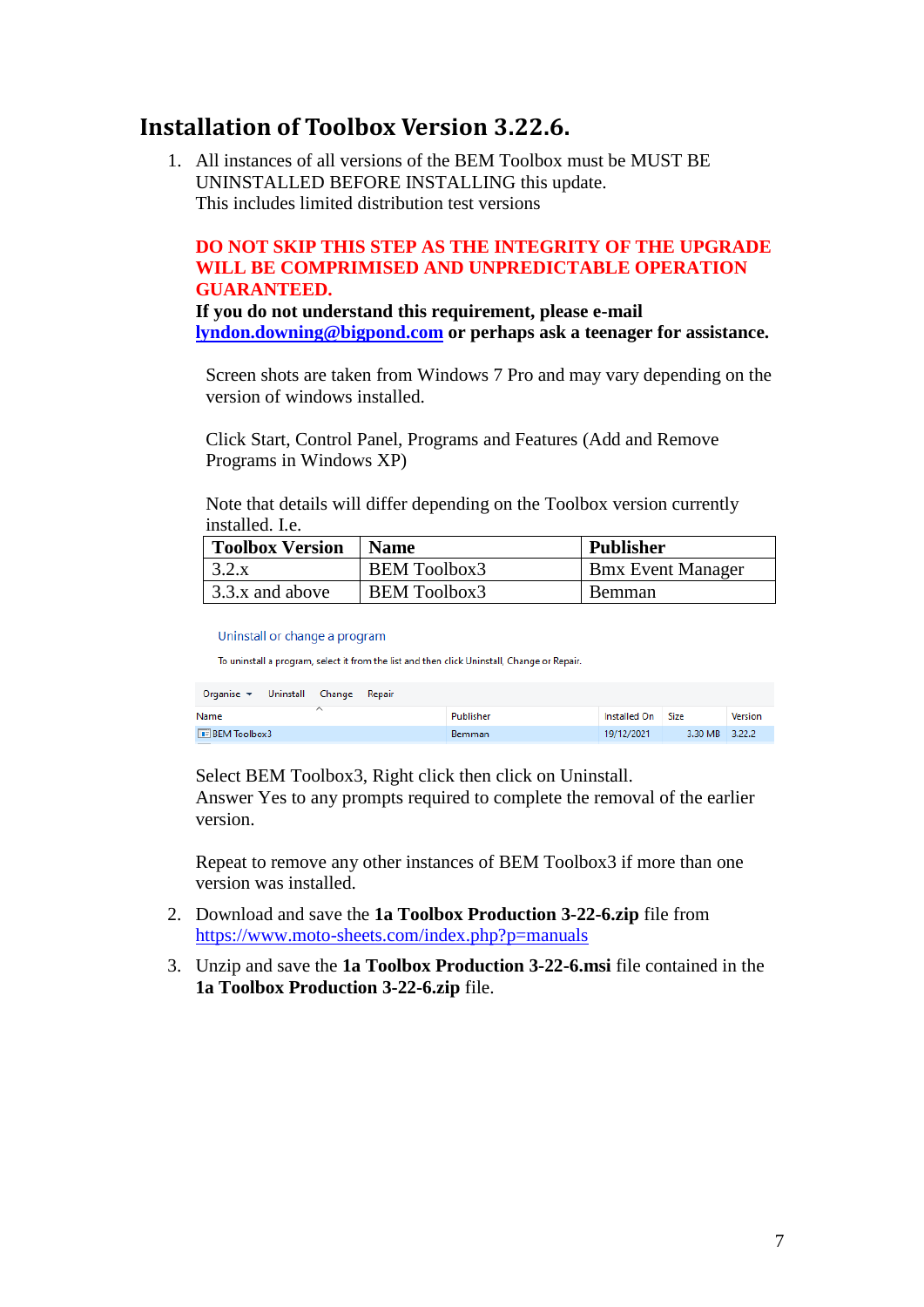4. Double click on the Toolbox Project.msi file to start the installer.

| ж<br><b>BEM Toolbox3</b>                                                                                                                                                                                                                                                                              |
|-------------------------------------------------------------------------------------------------------------------------------------------------------------------------------------------------------------------------------------------------------------------------------------------------------|
| to in<br>l oo koj<br><b>Bmx Event Manager</b>                                                                                                                                                                                                                                                         |
| The installer will guide you through the steps required to install BEM Toolbox3 on your computer.                                                                                                                                                                                                     |
| WARNING: This computer program is protected by copyright law and international treaties.<br>Unauthorized duplication or distribution of this program, or any portion of it, may result in severe civil<br>or criminal penalties, and will be prosecuted to the maximum extent possible under the law. |
| Cancel<br>< <u>B</u> ack<br>Next                                                                                                                                                                                                                                                                      |

If you accept the copyright and unauthorised distribution conditions, click Next to continue the installation.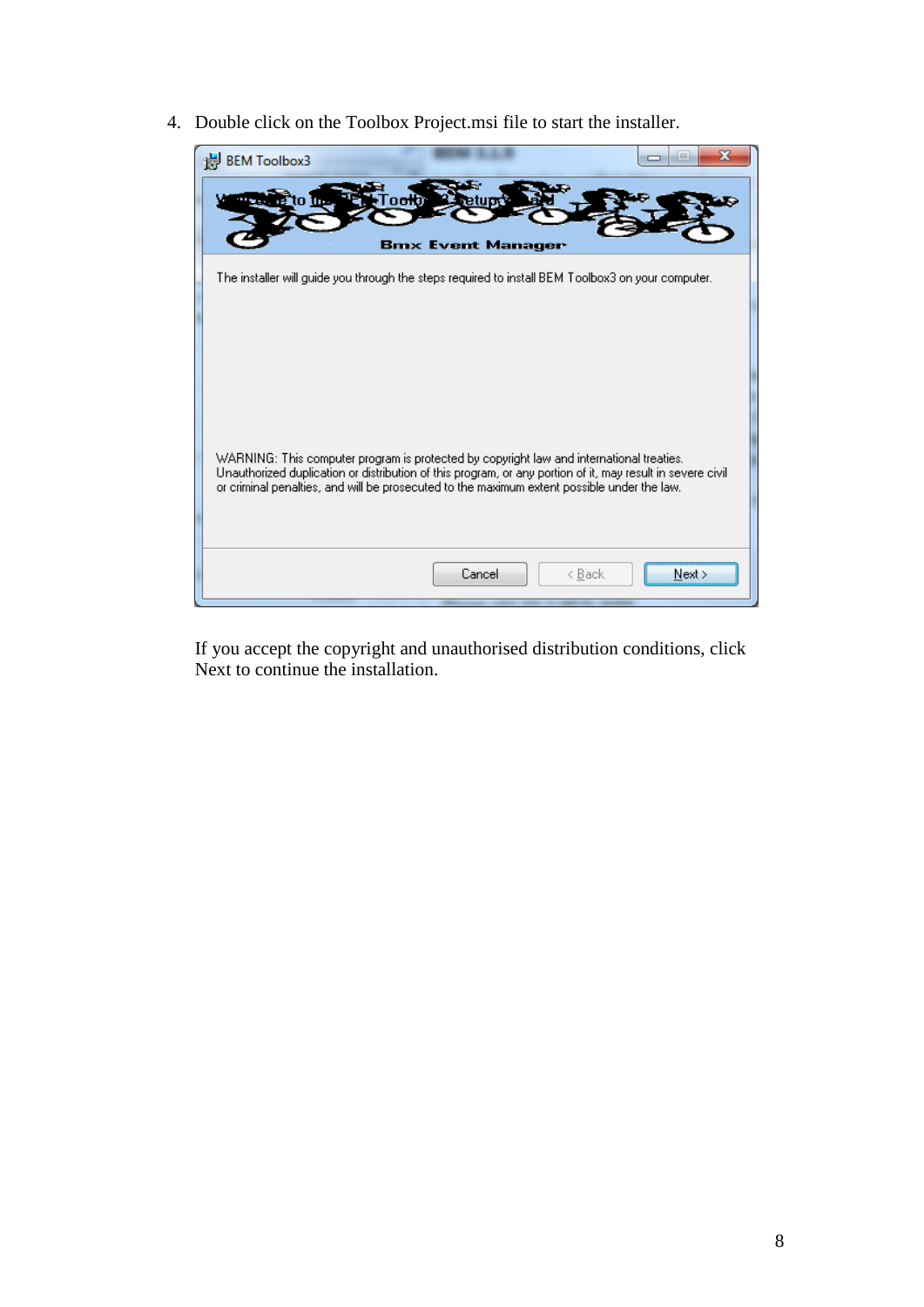5. Click Next to start the installation.

| is BEM Toolbox3                                                                                             | X<br>$\equiv$            |
|-------------------------------------------------------------------------------------------------------------|--------------------------|
| ma                                                                                                          |                          |
| <b>Bmx Event Manager</b>                                                                                    |                          |
| The installer is ready to install BEM Toolbox3 on your computer.<br>Click "Next" to start the installation. |                          |
|                                                                                                             |                          |
|                                                                                                             |                          |
|                                                                                                             |                          |
|                                                                                                             |                          |
|                                                                                                             |                          |
|                                                                                                             |                          |
|                                                                                                             |                          |
| Cancel                                                                                                      | $\leq$ Back<br>$N$ ext > |

6. The following screen is displayed when installation is completed.

| $\mathbf{x}$<br>$=$<br>i BEM Toolbox3                                   |  |
|-------------------------------------------------------------------------|--|
| <b>Bmx Event Manager</b>                                                |  |
| BEM Toolbox3 has been successfully installed.<br>Click "Close" to exit. |  |
|                                                                         |  |
|                                                                         |  |
| Close<br>Cancel<br>$\leq$ Back                                          |  |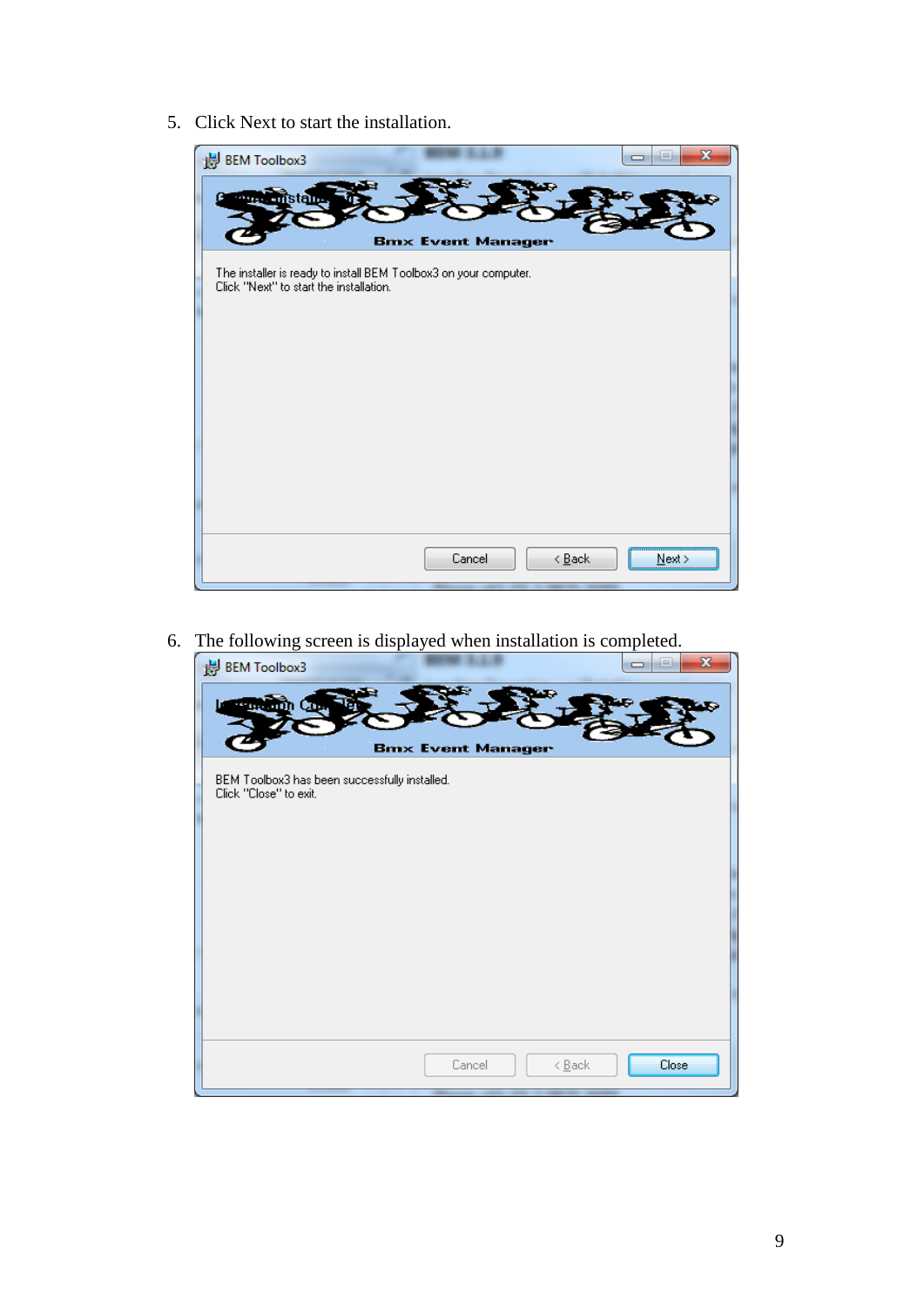- 7. Notes:
	- a. The installation is hardcoded into the folder structure: C:\BEM\Programs\Toolbox
	- b. The installation adds the Toolbox to the BMX Event Manager group in the Programs Menu and provides a shortcut on the Desktop



8. When prompted, select the language and appropriate Association and when the BEM Toolbox main menu is displayed, verify that the details are shown as Version 3.22.6, 05 April 2022.